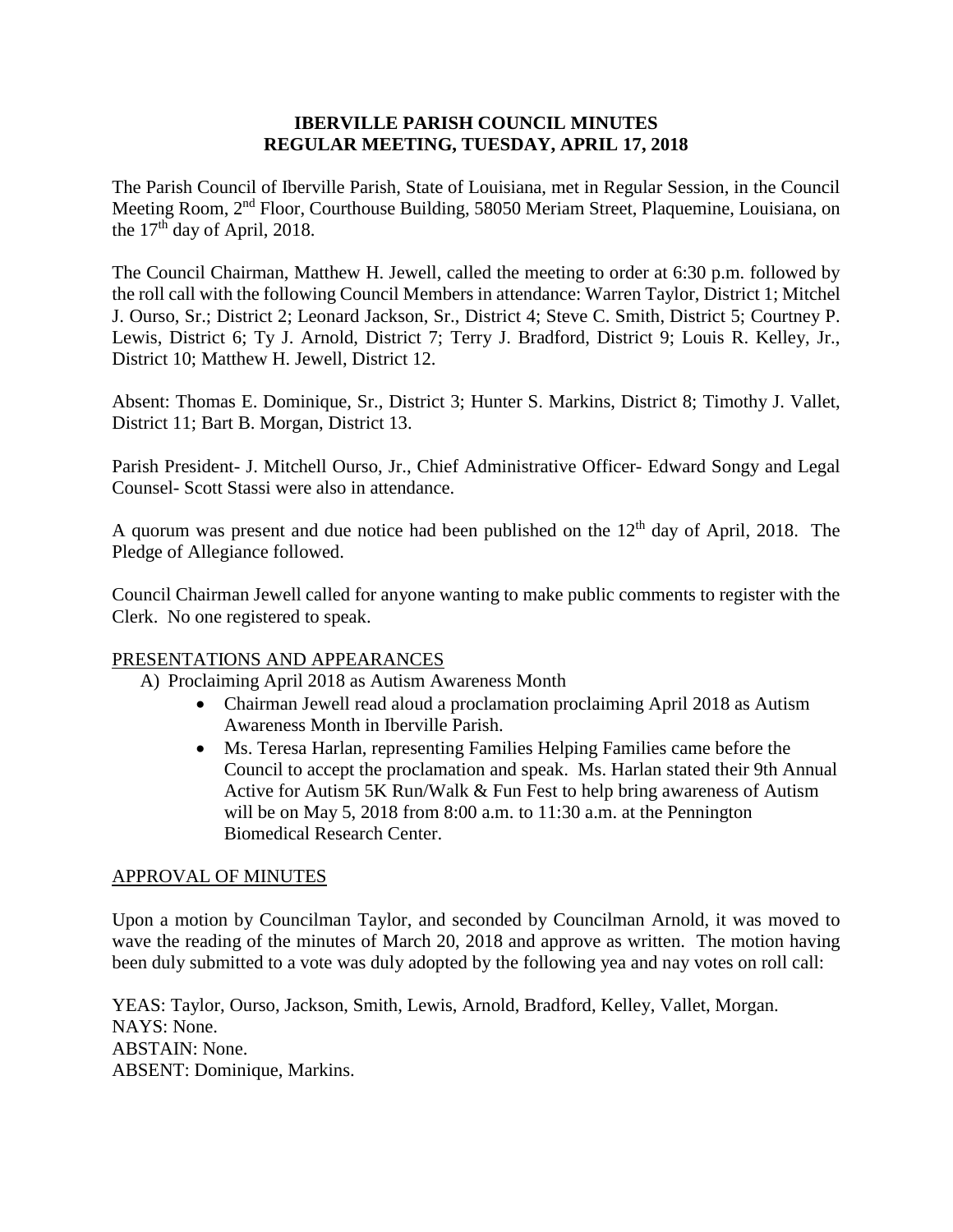The motion was declared adopted by the Chairman.

## PRESIDENT'S REPORT

President Ourso reported on the following:

- President Ourso stated the Parish requested a traffic study through DOTD. Hwy 3066 and Enterprise Boulevard will have a four way stop at the jail. If the numbers from the study do not warrant a four way stop on Bayou Jacob Road they will recommend a turn lane instead.
- President Ourso presented a picture of a pile of vegetative debris that was removed Bayou Grosse Tete. The pile of debris was 115 feet long, 70 feet wide, and 30 feet high, and required 12 dump truck loads. This project is over 75% complete.
- Senator Rick Ward has passed a bill in the Senate to designate a Capital Area Road District, comprised of the five Parish Presidents of the Capital Area. If the bill is passed, it will be a taxing district to help fund the current traffic woes in this area.
- The Parish's aqua damns and the aqua damn facility were recently investigated by Corps of Engineers. Substantial completion has been completed on the facility and the aqua damn are now being stored there.
- Hurricane Season begins June 1, 2018 and it is predicted to be an active season. The aqua damns will be deployed on Bayou Manchac road should an emergency occur.
- Human Resources has starting advertisement the opening of the position of the Parks & Recreation Director. The cutoff date for applications is May 6, 2018. President Ourso stated the Civic Center's management should be separated from the Parks & Recreation Department.
- Chairman Jewell asked for an update on Highway 4011. President Ourso stated the Parish took pictures of the highway and sent them to DOTD. President Ourso believes the culver under the road could be causing the holes in the highway.

# CHAMBER OF COMMERCE REPORT

Mr. Hank Grace stated there is a proposed new plant expansion in East Iberville. A representative from Louisiana Economic Development to talk about State incentive for this project and will be meeting with Mr. Hank Grace. There is another proposed project in St. Gabriel from a company in France. Mr. Grace will keep the Council posted on the outcomes of these projects. The 4th Annual Iberville Chamber of Commerce Dancing with the Stars will be on August 11, 2018. Mr. Grace also announced the Chamber of Commerce now has a Facebook page to keep the public informed.

## FINANCIAL REPORT

Finance Director, Randall Dunn stated the Finance Department is currently working on the audit. There were no questions from the Council.

## OLD BUSINESS

None.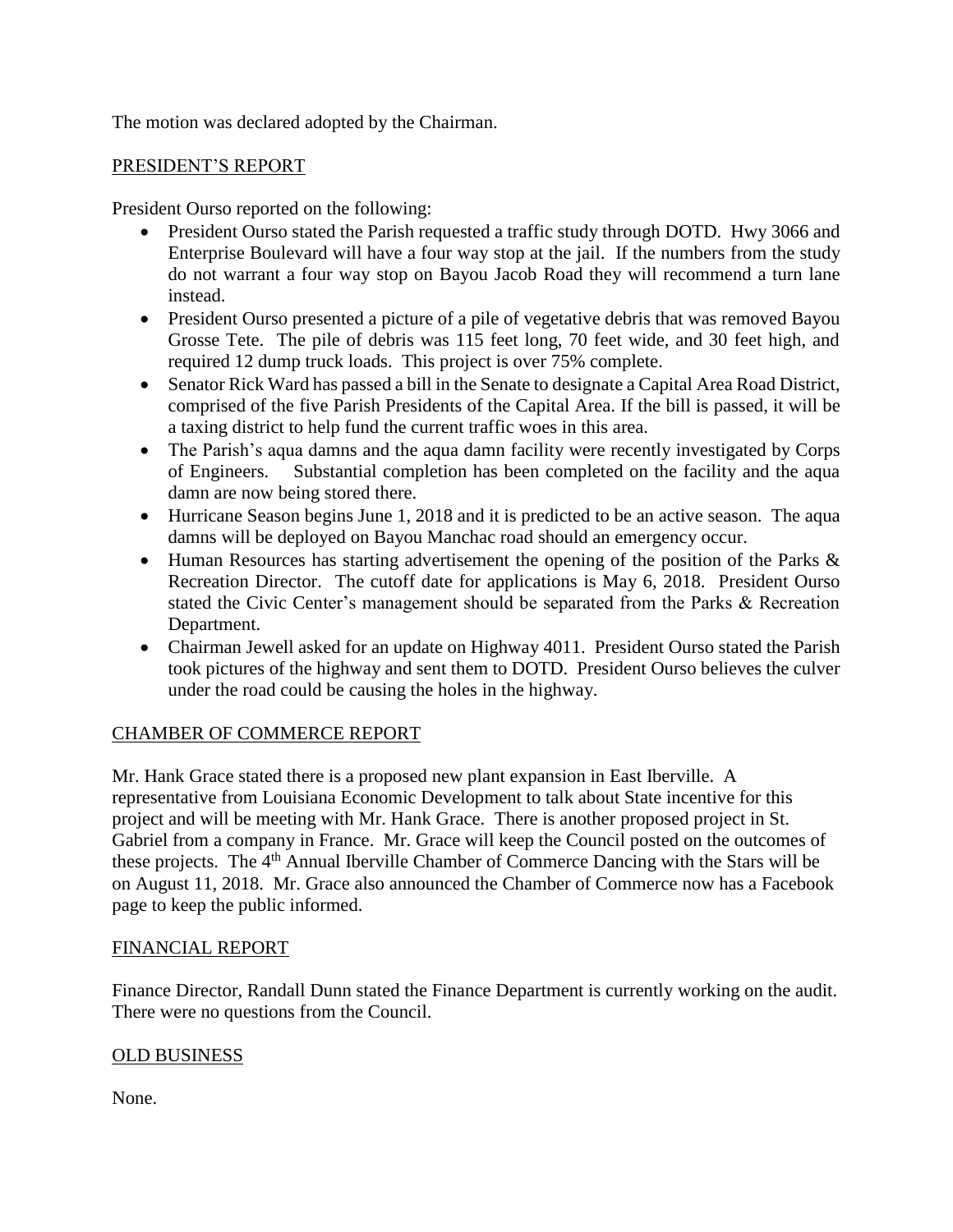#### NEW BUSINESS

A) Introduction of Ordinance

The following ordinances were introduced by Mr. Songy:

1) Ordinance providing for the incurring of debt and issuance of One Million Five Hundred Thousand Dollars (\$1,500,000) of Sales Tax Bonds, Series 2018, of the Parish of Iberville, State of Louisiana; prescribing the form, terms and conditions of said Bonds; designating the date and place of payment of said Bonds; providing for the payment thereof in principal and interest; authorizing the agreement with the Paying Agent, if necessary; and providing for other matters in connection therewith

2) Ordinance to acquire property from Bezet for Water Production Plant Intake Project Improvement

Upon a motion by Councilman Kelley, seconded by Councilman Bradford, it was moved that a public hearing be held on Tuesday, May 15, 2018 at 6:00 p.m. on the introduced ordinances.

The motion having been duly submitted to a vote, was duly adopted by the following yea and nay votes on roll call:

YEAS: Taylor, Ourso, Jackson, Smith, Lewis, Arnold, Bradford, Kelley, Vallet, Morgan. NAYS: None. ABSTAIN: None. ABSENT: Dominique, Markins.

The motion was declared adopted by the Chairman on April 17, 2018.

### RESOLUTION COMMITTEE REPORT

### ADDENDUM

Upon a motion by Councilman Taylor, and seconded by Councilman Arnold, it was moved to go into addendum. The motion having been duly submitted to a vote was duly adopted by the following yea and nay votes on roll call:

YEAS: Taylor, Ourso, Jackson, Smith, Lewis, Arnold, Bradford, Kelley, Vallet, Morgan. NAYS: None. ABSTAIN: None. ABSENT: Dominique, Markins.

The motion was declared adopted by the Chairman.

The following resolution was read aloud by Mr. Songy: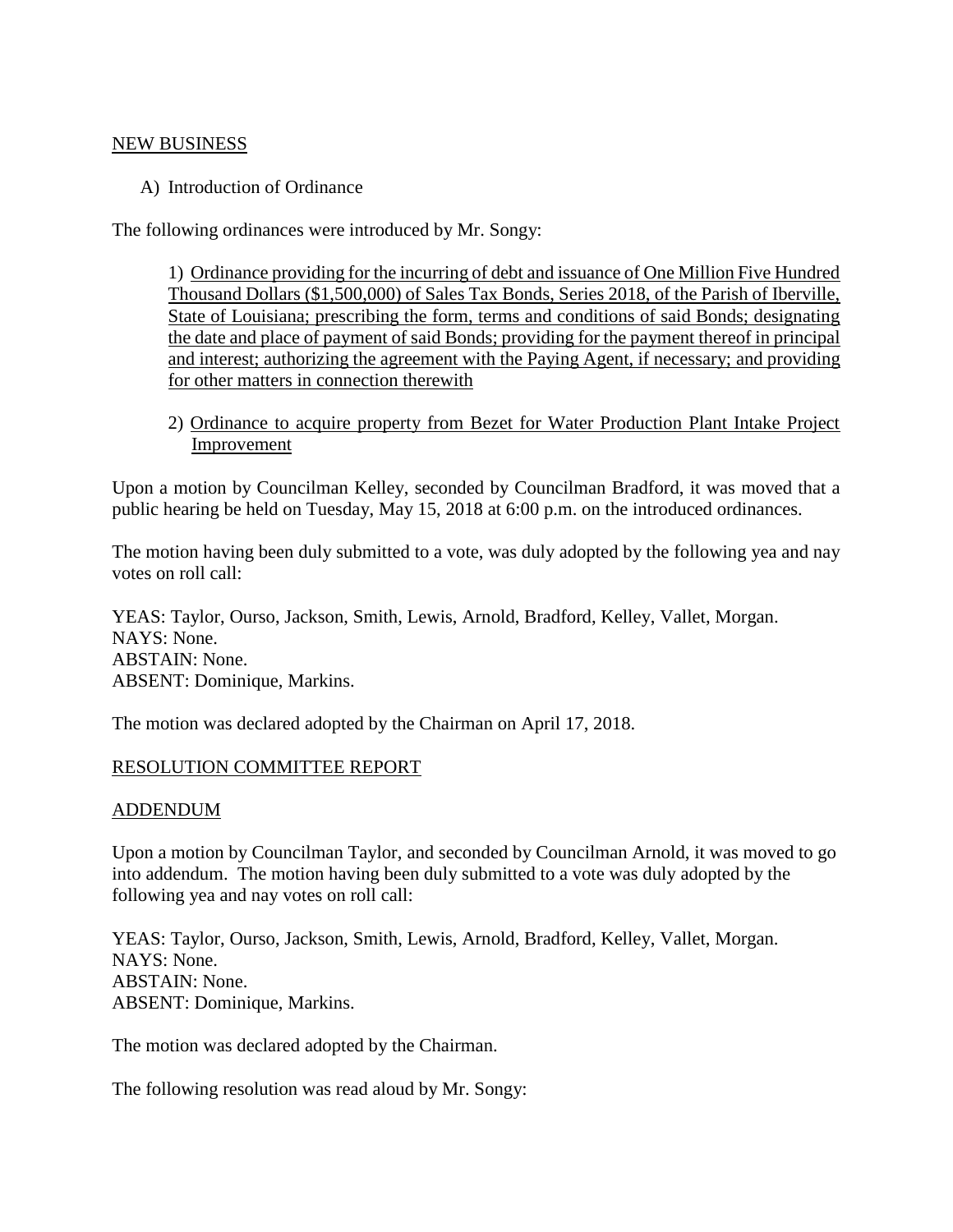# A) ADDENDUM- RESOLUTION TO AUTHORIZE THE LAW FIRM OF PENDLEY, BAUDIN, COFFMAN, LLC TO FILE A CLAIM AND REPRESENT THE IBERVILLE PARISH COUNCIL IN THE OPIOID LITIGATION INVOLVING PHARMACEUTICAL COMPANIES

# **RESOLUTION IPC # 2018-004**

## **RESOLUTION TO AUTHORIZE THE LAW FIRM OF PENDLEY, BAUDIN, COFFMAN, LLC TO FILE A CLAIM AND REPRESENT THE IBERVILLE PARISH COUNCIL IN THE OPIOID LITIGATION INVOLVING PHARMACEUTICAL COMPANIES**

The following resolution was offered by Councilwoman Lewis and seconded by Councilman Smith.

WHEREAS, there is on-going litigation over the opioid epidemic across our country which includes Iberville Parish as an affected area; and

WHEREAS, the Iberville Parish Council *(hereinafter IPC)* is the governing body of said Parish; and

WHEREAS, to proceed ahead in this litigation it has become necessary for the IPC to retain outside counsel to prosecute and defend their interest in these legal proceedings; and

WHEREAS, to accomplish such, will necessitate the IPC contracting with outside legal counsel; and

WHEREAS, this litigation involves complex issues of law therefore a real necessity exists for special counsel, as authorized by Article IV, Section 4-02(D) of the Iberville Parish Home Rule Charter; and

NOW THEREFORE BE IT RESOLVED by the IPC as the governing authority of the Parish of Iberville, does hereby authorize that the law firm of Pendley, Baudin, Coffman, LLC be and is hereby authorized to file a claim and represent the Iberville Parish Council in the opioid litigation involving pharmaceutical companies.

The above resolution was duly adopted in regular session this  $17<sup>th</sup>$  day of April, 2018, by the following vote on roll call;

YEAS: Taylor, Ourso, Jackson, Smith, Lewis, Arnold, Bradford, Kelley, Vallet, Morgan. NAYS: None. ABSTAIN: None. ABSENT: Dominique, Markins.

The resolution was declared adopted by the Chairman on  $17<sup>th</sup>$  day of April, 2018.